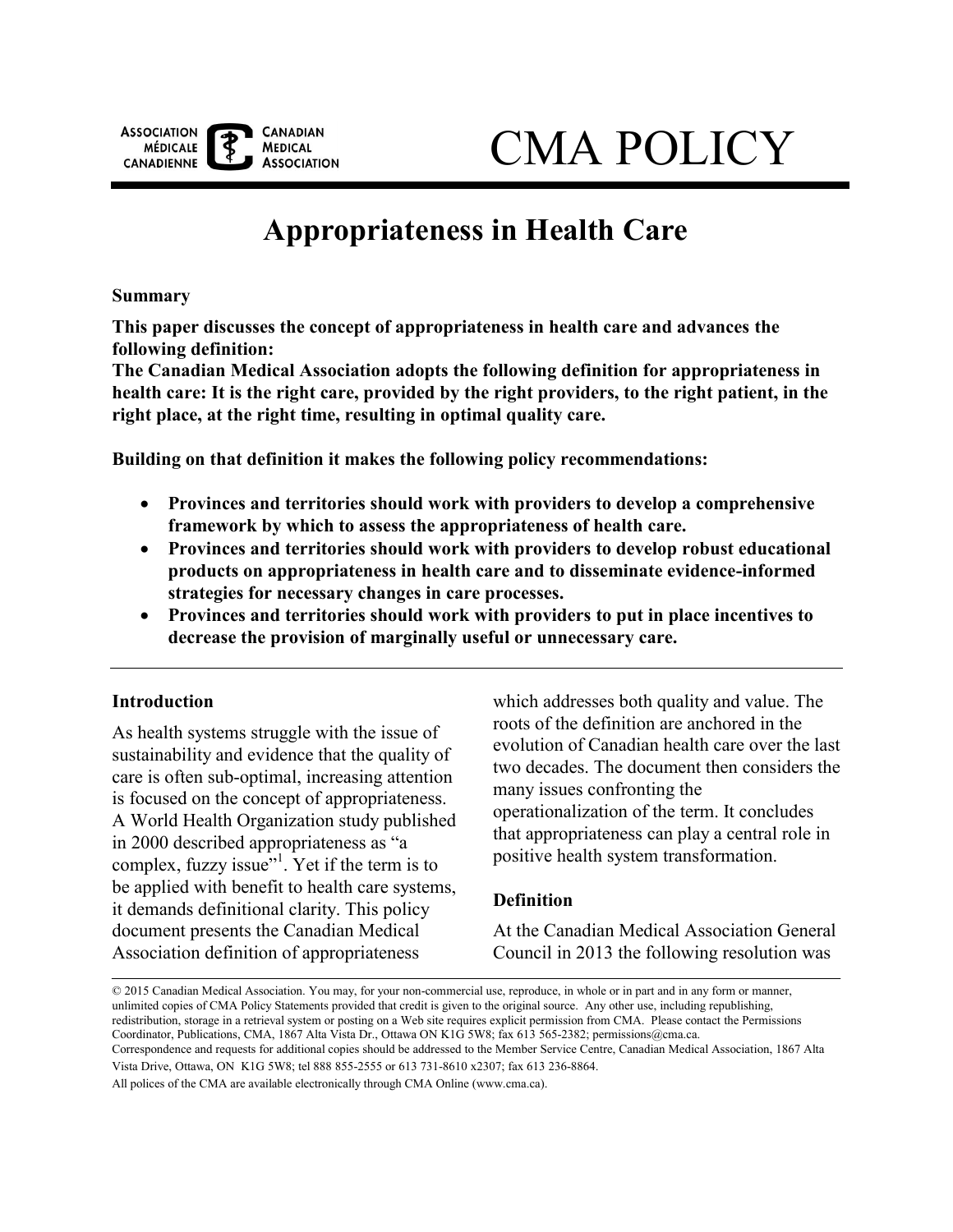adopted:

*The Canadian Medical Association adopts the following definition for appropriateness in health care: It is the right care, provided by the right providers, to the right patient, in the right place, at the right time, resulting in optimal quality care.* 

This definition has five key components:

- right care is based on evidence for effectiveness and efficacy in the clinical literature and covers not only use but failure to use;
- right provider is based on ensuring the provider's scope of practice adequately meets but does not far exceed the skills and knowledge to deliver the care;
- right patient acknowledges that care choices must be matched to individual patient characteristics and preferences and must recognize the potential challenge of reconciling patient and practitioner perceptions;
- right venue emphasizes that some settings are better suited in terms of safety and efficiency to delivering a specific type of care than others;
- right time indicates care is delivered in a timely manner consistent with agreed upon bench marks.

It is essential to appreciate that the "right cost" is a consequence of providing the right care, that it is an outcome rather than an input. In other words, if all five components above are present, high quality care will have been delivered with the appropriate use of resources, that is, at the right cost. Equally, however, it should be cautioned that right cost may not necessarily be the affordable cost. For example, a new drug or imaging

 practices remain the right care. technology may offer small but demonstrable advantages over older practices, but at an enormous increase in cost. Some might argue that right care includes the use of the newer drug or technology, while others would contend the excessive opportunity costs must be taken into consideration such that the older

## **An Evolving Canadian Perspective from 1996 to 2013**

In a pioneering paper from 1996 Lavis and Anderson wrote:

*…there are two distinct types of appropriateness: appropriateness of a service and appropriateness of the setting in which care is provided. The differences between the two parallel the differences between two other concepts in health care: effectiveness and cost-containment…An appropriate service is one that is expected to do more good than harm for a patient with a given indication…The appropriateness of the setting in which care is provided is related to*  cost effectiveness<sup>2</sup>.

This very serviceable definition moved beyond a narrow clinical conception based solely on the therapeutic impact of an intervention on a patient, to broader contextual consideration focused on venue. Thus, for example, the care provided appropriately in a home-care setting might not be at all appropriate if given in a tertiary care hospital. Significantly, the authors added this important observation: "Setting is a proxy measure of the resources used to provide care"<sup>2</sup>. This sentence is an invitation to expand the original Lavis and Anderson definition to encompass other resources and inputs identified over the ensuing decades. Three elements are especially important.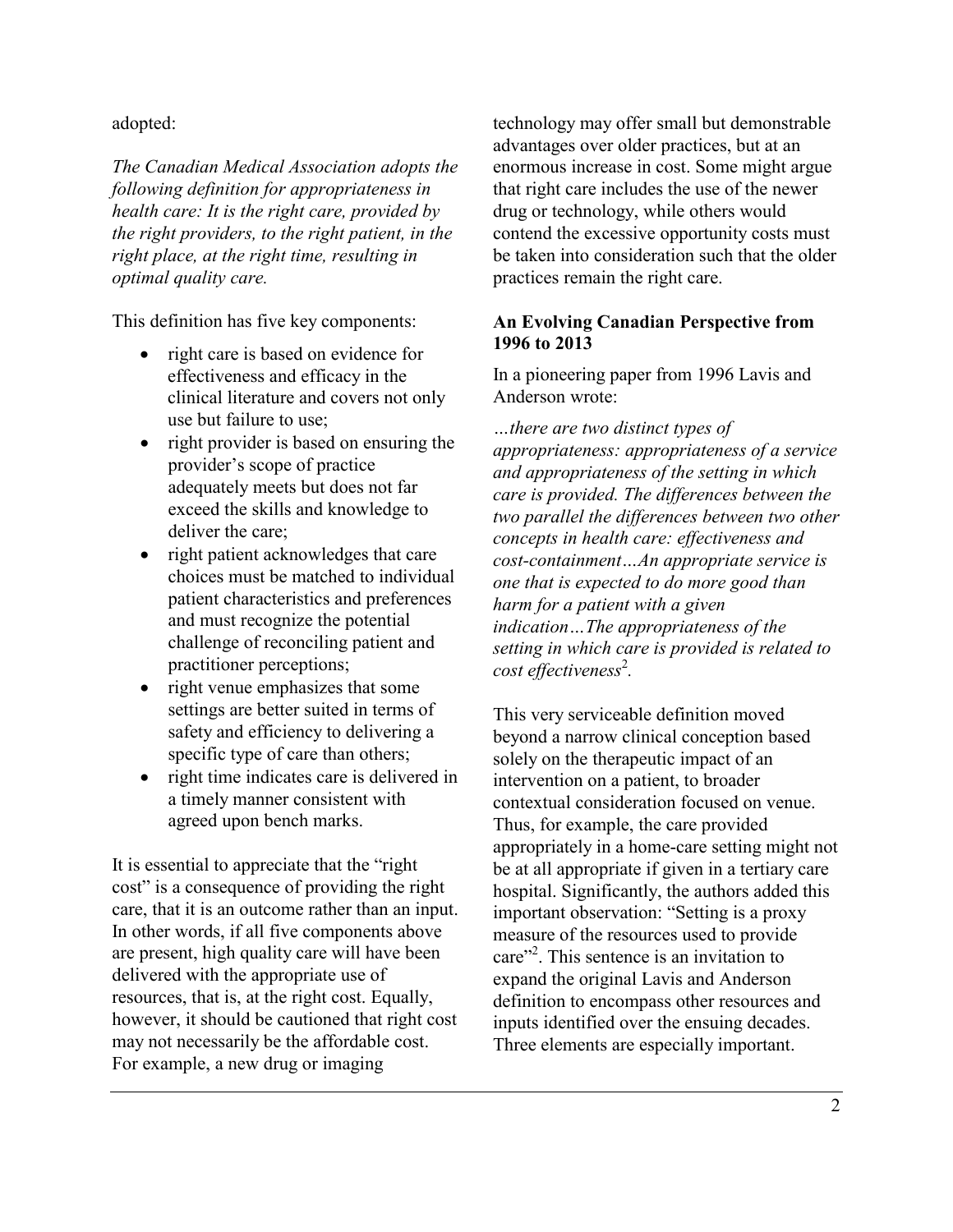Timeliness became an issue in Canadian health care just as the Lavis and Anderson paper appeared. In 1997 almost two-thirds of polled Canadians felt surgical wait times were excessive, up from just over half of respondents a year earlier<sup>3</sup>. By 2004 concern with wait times was sufficiently pervasive that when the federal government and the provinces concluded the First Ministers' Agreement, it included obligations to provide timely access to cancer care, cardiac care, diagnostic imaging, joint replacement and sight restoratio[n](#page-7-3)<sup>4</sup>. These rapid developments indicate that timeliness was now considered an essential element in determining the appropriateness of care.

A second theme that became prominent in health care over the last two decades was the concept of patient-centredness. When the Canadian Medical Association released its widely endorsed Health Care Transformation in Canada in 2010, the first principle for reform was building a culture of patientcentred care. Succinctly put, this meant that "health care services are provided in a manner that works best for patients"<sup>[5](#page-7-4)</sup>. To begin the process of operationalizing this concept CMA proposed a Charter for Patient-centred Care. Organized across seven domains, it included the importance of: allowing patients to participate fully in decisions about their care; respecting confidentiality of health records; and ensuring care provided is safe and appropriate. This sweeping vision underscores the fact that care which is not matched to the individual patient cannot be considered appropriate care.

A third significant development over the last two decades was heightened awareness of the importance of scopes of practice. This awareness arose in part from the emphasis placed on a team approach in newer models of

primary care<sup>6</sup>, but also from the emergence of new professions such as physician assistants, and the expansion of scopes of practice for other professionals such as pharmacists<sup>[7](#page-7-6)</sup>. As the same health care activity could increasingly be done by a wider range of health professionals, ensuring the best match between competence required and the service provided became an essential element to consider when defining appropriateness. Under-qualified practitioners could not deliver quality care, while overly-qualified providers were a poor use of scarce resources.

To summarize, as a recent scoping review suggested, for a complete conceptualization of appropriateness in 2013 it is necessary to add the right time, right patient and right provider to the previously articulated right care and right setting<sup>8</sup>.

#### **Why Appropriateness Matters**

 inappropriate care – avoidable The most frequent argument used to justify policy attention to appropriateness is health system cost. There is a wealth of evidence that hospitalizations, for example, or alternative level of care patients in acute care beds – is wide spread in Canada<sup>9</sup>; eliminating this waste is critical to system sustainability. In Saskatchewan, for example, Regina and Saskatoon contracted in 2011 with private clinics to provide a list of 34 surgical procedures. Not only were wait times reduced, but costs were 26% lower in the surgical clinics than in hospitals for doing the same procedures $^{10}$ .

There is, however, an equally important issue pointing to the importance of ensuring appropriate care: sub-optimal health care quality. In the United States, for example, a study evaluated performance on 439 quality indicators for 30 acute and chronic conditions.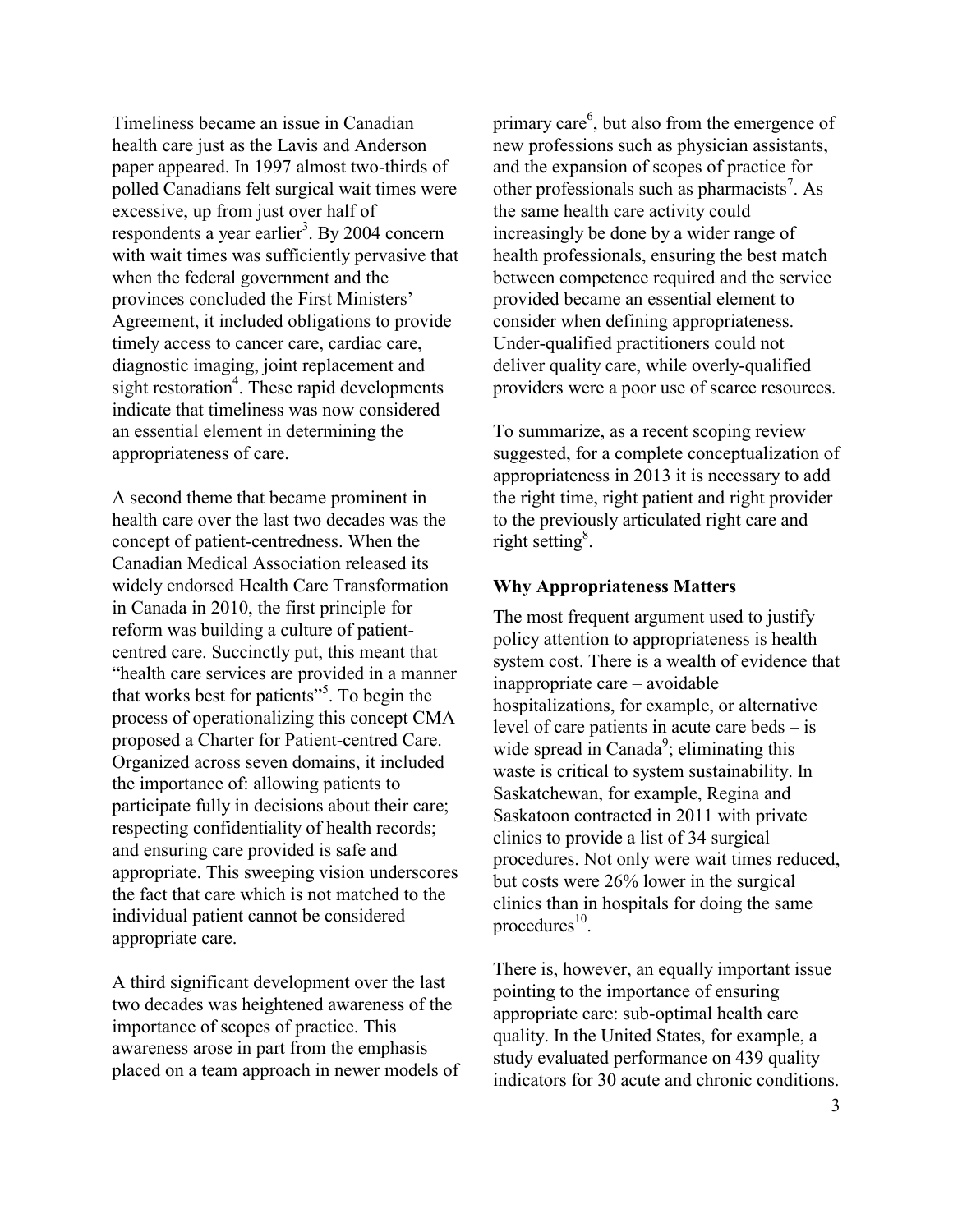Patients received 54.9% of recommended care, ranging from a high of 78.7% for senile cataracts to 10.5% for alcohol dependence<sup>11</sup>. A more recent Australian study used 522 quality indicators to assess care for 22 common conditions. Patients received clinically appropriate care in 57% of encounters, with a range from 90% for coronary artery disease to 13% for alcohol dependence<sup>12</sup>. While no comparable comprehensive data exist for Canada, it is unlikely the practices in our system depart significantly from peer nations. Focusing on appropriateness of care, then, is justified by both fiscal and quality concerns.

# **Methodology: the Challenge of Identifying Appropriateness**

While there is a clear need to address appropriateness – in all its dimensions – the methods by which to assess the appropriateness of care are limited and, to date, have largely focused on the clinical aspect.

The most frequently used approach is the Rand/University of California Los Angeles (Rand) method. It provides panels of experts with relevant literature about a particular practice and facilitates iterative discussion and ranking of the possible indications for using the practice. Practices are labeled appropriate, equivocal or inappropriate<sup>13</sup>. A systematic review in 2012 found that for use on surgical procedures the method had good test-retest reliability, interpanel reliability and construct validity<sup>14</sup>. However, the method has been criticized for other short-comings: panels in different countries may reach different conclusions when reviewing the same evidence; validity can only be tested against instruments such as clinical practice guidelines that themselves may have a large  $\epsilon$ xpert opinion component<sup>[2](#page-7-1)</sup>; Rand

appropriateness ratings apply to an "average" patient, which cannot account for differences across individuals; and, finally, Rand ratings focus on appropriateness when a service is provided but does not encompass underuse, that is, failure to provide a service that would have been appropriate<sup>9</sup>. The Rand method, while not perfect, is the most rigorous approach to determining clinical appropriateness yet devised. It has recently been suggested that a method based on extensive literature review can identify potentially ineffective or harmful practices; when applied to almost 6000 items in the Australian Medical Benefits Schedule, 156 were identified that may be inappropriate<sup>15</sup>. This method also presents challenges. For example, the authors of a study using Cochrane reviews to identify low-value practices note that the low-value label resulted mainly from a lack of randomized evidence for effectiveness $^{16}$ .

Assessing the appropriateness of care setting has focused almost exclusively on hospitals. Some diagnoses are known to be manageable in a community setting by primary care or specialty clinics. The rate of admissions for these ambulatory care sensitive conditions (ACSCs) – which fell from 459 per 100,000 population in 2001-02 to 320 per 100,00 in  $2008-09$  – is one way of gauging the appropriateness of the hospital as a care venue $\overline{9}$ . A second measure is the number of hospital patients who do not require either initial or prolonged treatment in an acute care setting. Proprietorial instruments such as the Appropriateness Evaluation Protocol  $(AEP)^{17}$ or the InterOual Intensity of Service. Severity of Illness and Discharge Screen for Acute Care  $(ISD-AC)^{18}$  have been used to assess the appropriateness of hospital care for individual patients. While these instruments have been applied to Canadian hospital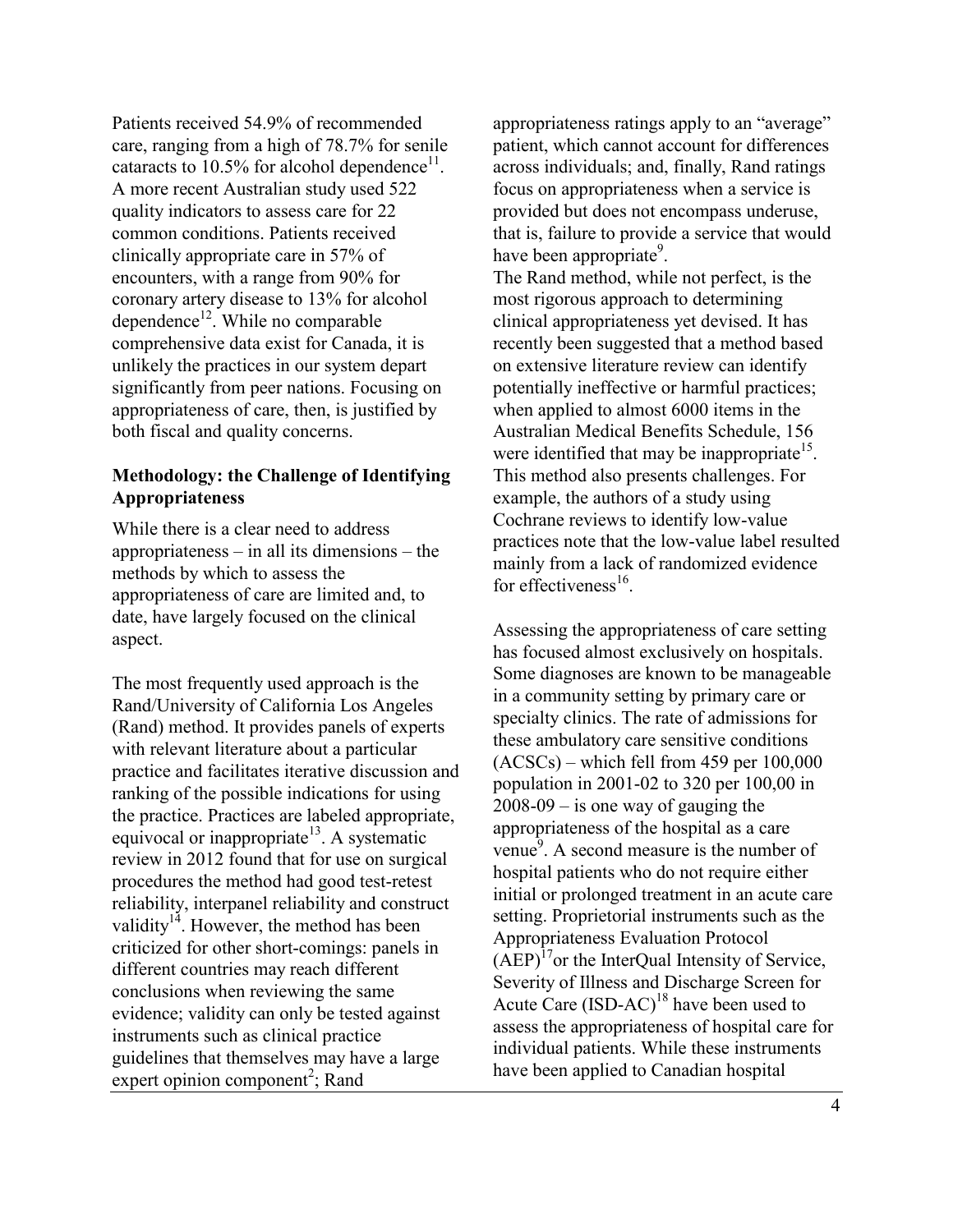dat[a19,](#page-8-0)[20,](#page-8-1) there is a lack of consensus in the literature as to the reliability and utility of such tools $21-23$ .

 include: [chronic pain,](http://www.waittimealliance.ca/waittimes/chronic_pain.htm) [cancer care,](http://www.waittimealliance.ca/waittimes/cancer_care.htm) [cardiac](http://www.waittimealliance.ca/waittimes/cardiac_care.htm)  Benchmarks exist for appropriate wait times for some types of care in Canada through the work of the Wait Time Alliance<sup>4</sup>[.](#page-7-3) These [care,](http://www.waittimealliance.ca/waittimes/cardiac_care.htm) [digestive health care,](http://www.waittimealliance.ca/waittimes/digestive_diseases.htm) [emergency rooms,](http://www.waittimealliance.ca/waittimes/CAEP.pdf) [joint replacement,](http://www.waittimealliance.ca/waittimes/joint_replacement.htm) [nuclear medicine,](http://www.waittimealliance.ca/waittimes/nuclear_medicine.htm)  [radiology,](http://www.waittimealliance.ca/waittimes/nuclear_medicine.htm) [obstetrics and gynecology,](http://www.waittimealliance.ca/waittimes/obgyn.htm) pediatric surgery, [plastic surgery,](http://www.waittimealliance.ca/waittimes/CSPS.pdf) [psychiatric](http://www.waittimealliance.ca/waittimes/psychiatry.htm)  [illness,](http://www.waittimealliance.ca/waittimes/psychiatry.htm) [and sight restoration.](http://www.waittimealliance.ca/waittimes/sight_restoration.htm) The recommendations are based on evidenceinformed expert opinion.

The other two domains of appropriateness – right patient, right provider – as yet have no objective tools by which to assess appropriateness.

#### **Barriers**

Determining appropriateness demands a complex and time-consuming approach, and its operationalization faces a number of barriers.

The availability of some health care services may be subject to political influence which will over-ride appropriateness criteria. For example, recommendations to close smaller hospitals deemed to be redundant or inefficient may not be implemented for political reasons.

Patient expectations can challenge evidencebased appropriateness criteria. In a primary care setting, for instance, it may be difficult to persuade a patient with an ankle sprain that an x-ray is unlikely to be helpful. The insistence by the patient is compounded by an awareness of potential legal liability in the event that clinical judgment subsequently proves incorrect. Choosing Wisely Canada

recommends physicians and patients become comfortable with evidence-informed conversations about potentially necessary  $care^{24}$ 

Traditional clinical roles are difficult to revise in order to ensure that care is provided by the most appropriate health professional. This is especially true if existing funding silos are not realigned to reflect the desired change in practice patterns.

Finally, and perhaps most importantly, even if agreed upon appropriateness criteria are developed, holding practitioners accountable for their application in clinical practice is extremely difficult due to data issues<sup>25</sup>. Chart audits could be conducted to determine whether appropriateness criteria were met when specific practices were deployed, but this is not feasible on a large scale. Rates of use of some practices could be compared among peers from administrative data; however, variation in practice population might legitimately sustain practice variation. For diagnostic procedures it has been suggested that the percentage of negative results is an indicator of inappropriate use; however, most administrative claim databases would not include positive or negative test result data<sup>26</sup>. This data deficit must be addressed with health departments and regional health authorities.

#### **Important Caveats**

There are several additional constraints on the use of the concept by health system managers.

First, the vast majority of practices have never been subject to the Rand or any other appropriateness assessment. Even for surgical procedures clinical appropriateness criteria exist for only 10 of the top 25 most common inpatient procedures and for 6 of the top 15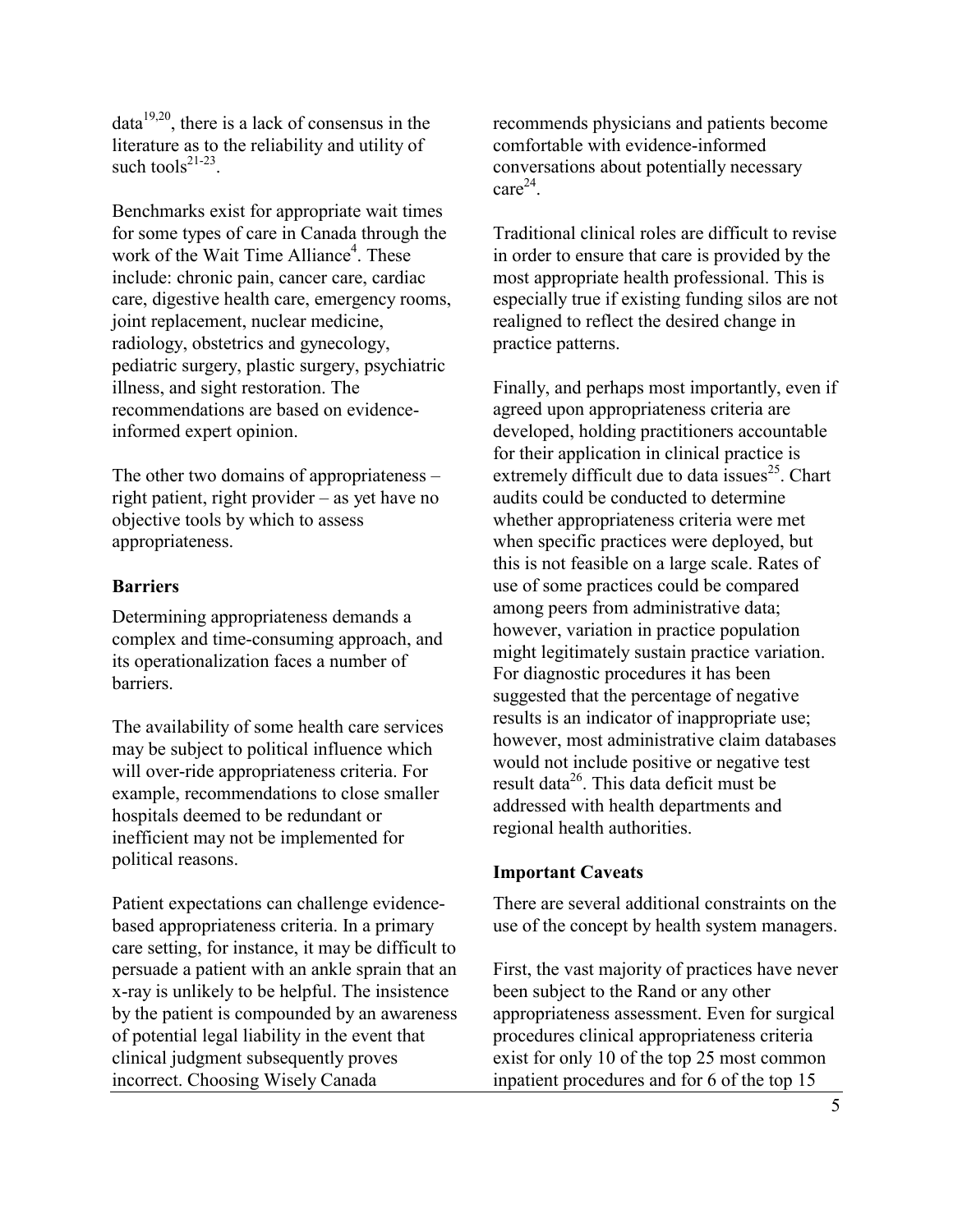ambulatory procedures in the United States. Most studies are more than 5 years old<sup>27</sup>.

Second, while the notion is perhaps appealing to policy makers, it is incorrect to assume that high use of a practice equates with misuse: when high-use areas are compared to low use areas, the proportion of inappropriate use has consistently been shown to be no greater in the high-use regions<sup>[28,](#page-8-5)29</sup>. Finally, it is uncertain how large a saving can be realized from eliminating problematic clinical care. For example, a US study modeling the implementation of recommendations for primary care found that while a switch to preferentially prescribing generic drugs would save considerable resources, most of the other items on the list of questionable activities "are not major contributors to health care costs"<sup>30</sup>. What is important to emphasize is that even if dollars are not saved, by reducing inappropriate care better value will be realized for each dollar spent.

# **Policy Recommendations**

These methodological and other challenges $31$ notwithstanding, the Canadian Medical Association puts forward the following recommendations for operationalizing the concept of appropriateness and of clinical practice.

1. Provinces and territories should work with providers to develop a comprehensive framework by which to assess the appropriateness of health care.

Jurisdictions should develop a framework $32$ for identifying potentially inappropriate care, including under-use. This involves selecting criteria by which to identify and prioritize candidates for assessment; developing and

applying a robust assessment methodology; and creating mechanisms to disseminate and apply the results. Frameworks must also include meaningful consideration of care venue, timeliness, patient preferences and provider scope of practice. International examples exist for some aspects of this exercise and should be adapted to jurisdictional circumstances. Necessarily, a framework will demand the collection of supporting data in a manner consistent with the following 2013 General Council resolution:

*The Canadian Medical Association supports the development of data on health care delivery and patient outcomes to help the medical profession develop an appropriateness framework and associated accountability standards provided that patient and physician confidentiality is maintained.* 

2. Provinces and territories should work with providers to develop robust educational products on appropriateness in health care and to disseminate evidence-informed strategies for necessary changes in care processes.

Both trainees and practicing physicians should have access to education and guidance on the topic of appropriateness and on practices that are misused, under-used, or over-used. Appropriately designed continuing education has been shown to alter physician practice. Point of care guidance via the electronic medical record offers a further opportunity to alert clinicians to practices that should or should not be done in the course of a patient encounter<sup>33</sup>

An initiative co-led by the Canadian Medical Association that is designed to educate the profession about the inappropriate over use of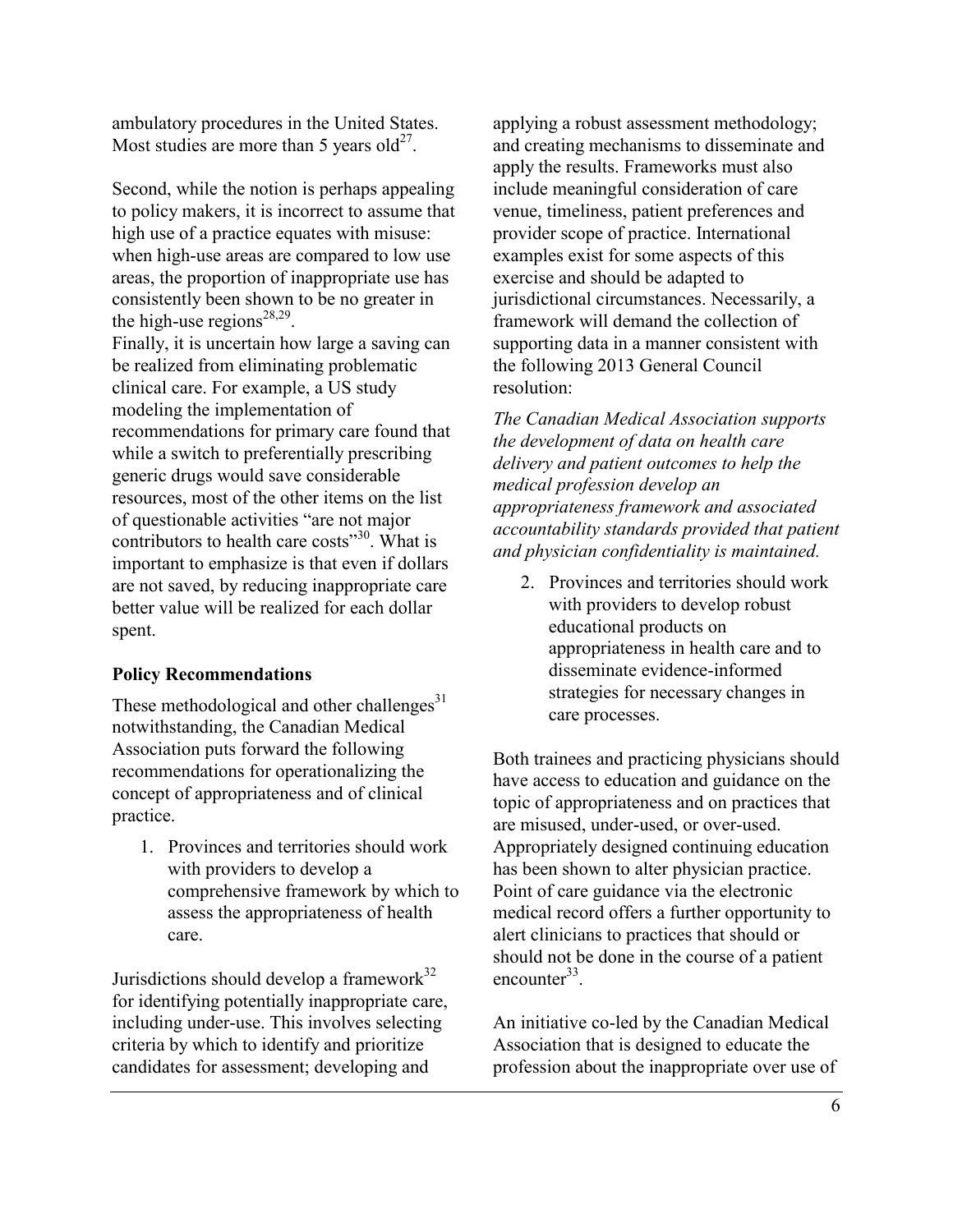diagnostic and therapeutic interventions is Choosing Wisely Canada. The goal is to enhance quality of care and only secondarily to reduce unnecessary expenditures. It is an initiative consistent with the intent of two resolutions from the 2013 General Council:

*The Canadian Medical Association will form a collaborative working group to develop specialty-specific lists of clinical tests/interventions and procedures for which benefits have generally not been shown to exceed the risks.* 

*The Canadian Medical Association believes that fiscal benefits and cost savings of exercises in accountability and appropriateness in clinical care are a byproduct rather than the primary focus of these exercises.* 

3. Provinces and territories should work with providers to put in place incentives to decrease the provision of marginally useful or unnecessary care.

 These incentives may be financial – delisting is essential that the medical profession play a Practitioners should be provided with incentives to eliminate inappropriate care. marginal activities or providing bonuses for achieving utilization targets for appropriate but under-used care. Any notional savings could also be flagged for reinvestment in the health system, for example, to enhance access. Giving physicians the capacity to participate in audit and feedback on their use of marginal practices in comparison to peers generally creates a personal incentive to avoid outlier status. Public reporting by group or institution may also move practice towards the mean<sup>30</sup>. In any such undertakings to address quality or costs through changes in practice behaviour it key role. This critical point was captured in a 2013 General Council resolution:

*The Canadian Medical Association will advocate for adequate physician input in the selection of evidence used to address costs and quality related to clinical practice variation.* 

#### **Conclusion**

When appropriateness is defined solely in terms of assessing the clinical benefit of care activities it can provide a plausible rational for "disinvestment in" or "delisting of" individual diagnostic or therapeutic interventions. However, such a narrow conceptualization of appropriateness cannot ensure that high quality care is provided with the optimal use of resources. To be truly useful in promoting quality and value appropriateness must be understood to mean the right care, provided by the right provider, to the right patient, in the right venue, at the right time.

 provider, an admission to home care – Achieving these five components of health care will not be without significant challenges, beginning with definitions and moving on to complex discussions on methods of measurement. Indeed, it may prove an aspirational goal rather than a completely attainable reality. But if every encounter in the health system - a hospitalization, a visit to a primary care attempted to meet or approximate each of the five criteria for appropriateness, a major step towards optimal care and value will have been achieved across the continuum. Viewed in this way, appropriateness has the capacity to become an extraordinarily useful organizing concept for positive health care transformation in Canada.

 *Approved by CMA Board on December 06, 2014*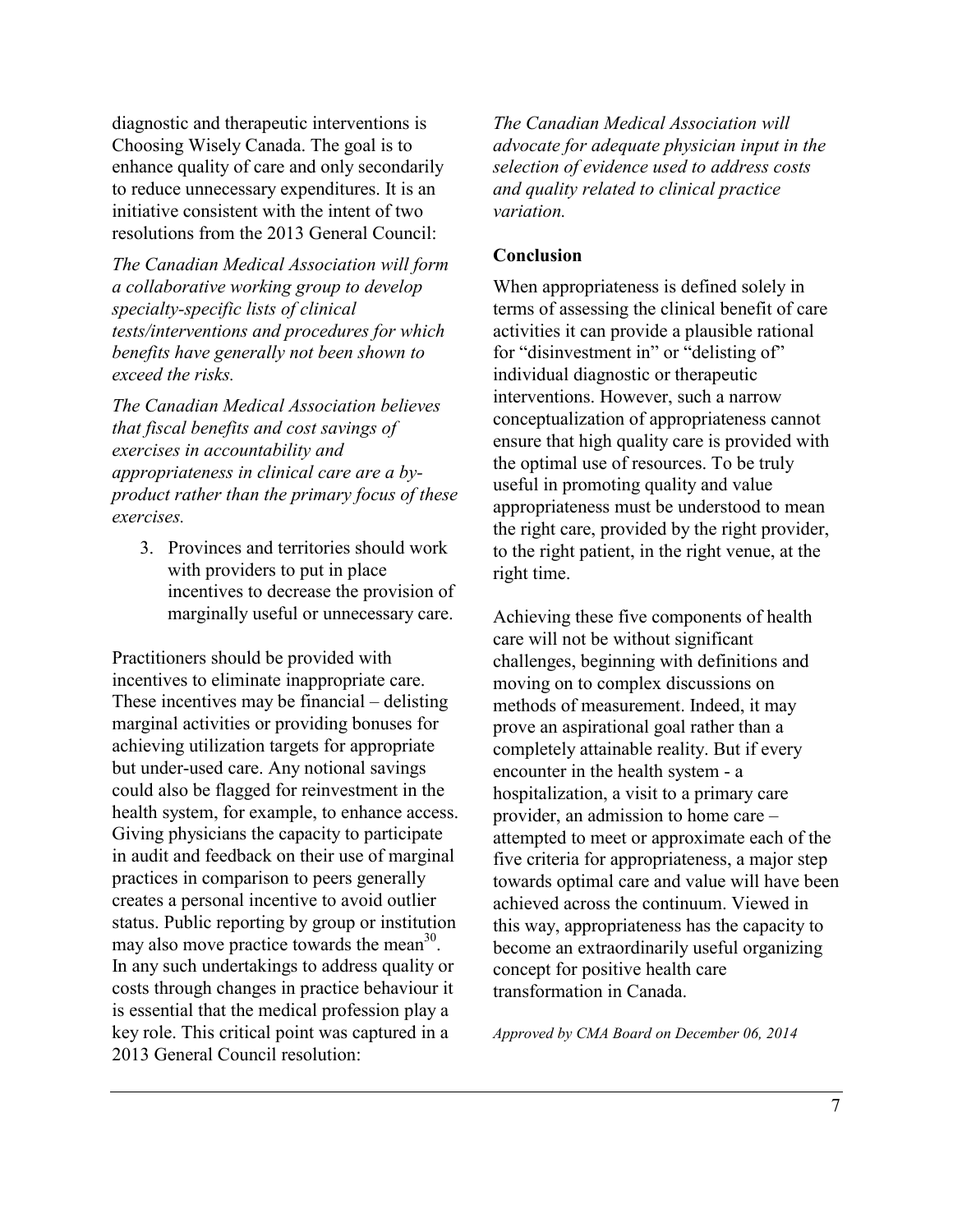## <span id="page-7-7"></span>**References**

- <span id="page-7-8"></span><span id="page-7-0"></span> Workshop. Copenhagen: WHO; 2000. 1. World Health Organization. Appropriateness in Health Care Services, Report on a WHO
- <span id="page-7-9"></span><span id="page-7-1"></span>2. Lavis JN, Anderson GM. Appropriateness in health care delivery: definitions, measurement and policy implications. CMAJ. 1996;154(3):321-8.
- <span id="page-7-10"></span><span id="page-7-2"></span>3. Sanmartin C, Shortt SE, Barer ML, Sheps S, Lewis S, McDonald PW. Waiting for medical services in Canada: lots of heat, but little light. CMAJ. 2000;162(9):1305-10.
- <span id="page-7-11"></span><span id="page-7-3"></span>4. Wait Time Alliance. Working to Improve Wait Times Across Canada. Toronto: Wait Time Alliance; 2014. Available: http://www.waittimealliance.ca. (accessed April 18, 2013)
- <span id="page-7-12"></span><span id="page-7-4"></span> Association; 2010. 5. Canadian Medical Association. Health Care Transformation in Canada. Ottawa: Canadian Medical
- <span id="page-7-5"></span> Medical Association; 2008. 6. Canadian Medical Association. CMA Policy: Achieving Patient-centred Collaborative Care. Ottawa: Canadian
- <span id="page-7-13"></span><span id="page-7-6"></span>7. Maxwell-Alleyne A, Farber A. Pharmacists' expanded scope of practice: Professional obligations for physicians and pharmacists working collaboratively. Ont Med Rev. 2013;80(4):17-9.
- 8. Sanmartin C, Murphy K, Choptain N, et al. Appropriateness of healthcare interventions: concepts and scoping of the published literature. Int J Technol Assess Health Care. 2008;24(3)342-9.
- 9. Canadian Institute for Health Information. Health Care in Canada 2010. Ottawa: CIHI; 2010.
- Macdonald-Laurier Institute; 2013. 10. MacKinnon J. Health Care Reform from the Cradle of Medicare. Ottawa:
- 11. McGlynn EA, Asch SM, Adams J, et al. The quality of health care delivered to adults in the United States. NEJM. 2003;348(26):2635-45.
- 12. Runciman WB, Hunt TD, Hannaford NA, et al. CareTrack: assessing the appropriateness of health care delivery in Australia. Med J Aust. 2012;197(2):100-5.
- 13. Brook RH, Chassin MR, Fink A, Solomon DH, Kosecoff J, Park RE. A method for the detailed assessment of the appropriateness of medical technologies. Int J Technol Assess Health Care. 1986;2(1):53-63.
- 14. Lawson EH, Gibbons MM, Ko CY, Shekelle PG. The appropriateness method has acceptable reliability and validity for assessing overuse and underuse of surgical procedures. [J Clin](http://www.ncbi.nlm.nih.gov/pubmed/?term=The+appropriateness+method+has+acceptable+reliability+and+validity+for+assessing+overuse+and)  [Epidemiol.](http://www.ncbi.nlm.nih.gov/pubmed/?term=The+appropriateness+method+has+acceptable+reliability+and+validity+for+assessing+overuse+and) 2012;65(11):1133-43.
- 15. Elshaug AG, Watt AM, Mundy L, Willis CD. Over 150 potentially lowvalue health care practices: an Australian study. Med J Aust. 2012;197(10):556-60.
- 16. Garner S, Docherty M, Somner J, et al. Reducing ineffective practice: challenges in identifying low-value health care using Cochrane systematic reviews. [J Health Serv Res Policy.](http://www.ncbi.nlm.nih.gov/pubmed/?term=Reducing+ineffective+practice%3A+challenges+in+identifying) 2013;18(1):6-12.
- 17. Gertman PM, Restuccia JD. The appropriateness evaluation protocol: a technique for assessing unnecessary days of hospital care. Med Care. 1981;19(8):855-71.
- 18. Mitus AJ. The birth of InterQual: evidence-based decision support criteria that helped change healthcare. Prof Case Manag. 2008;13(4):228-33.